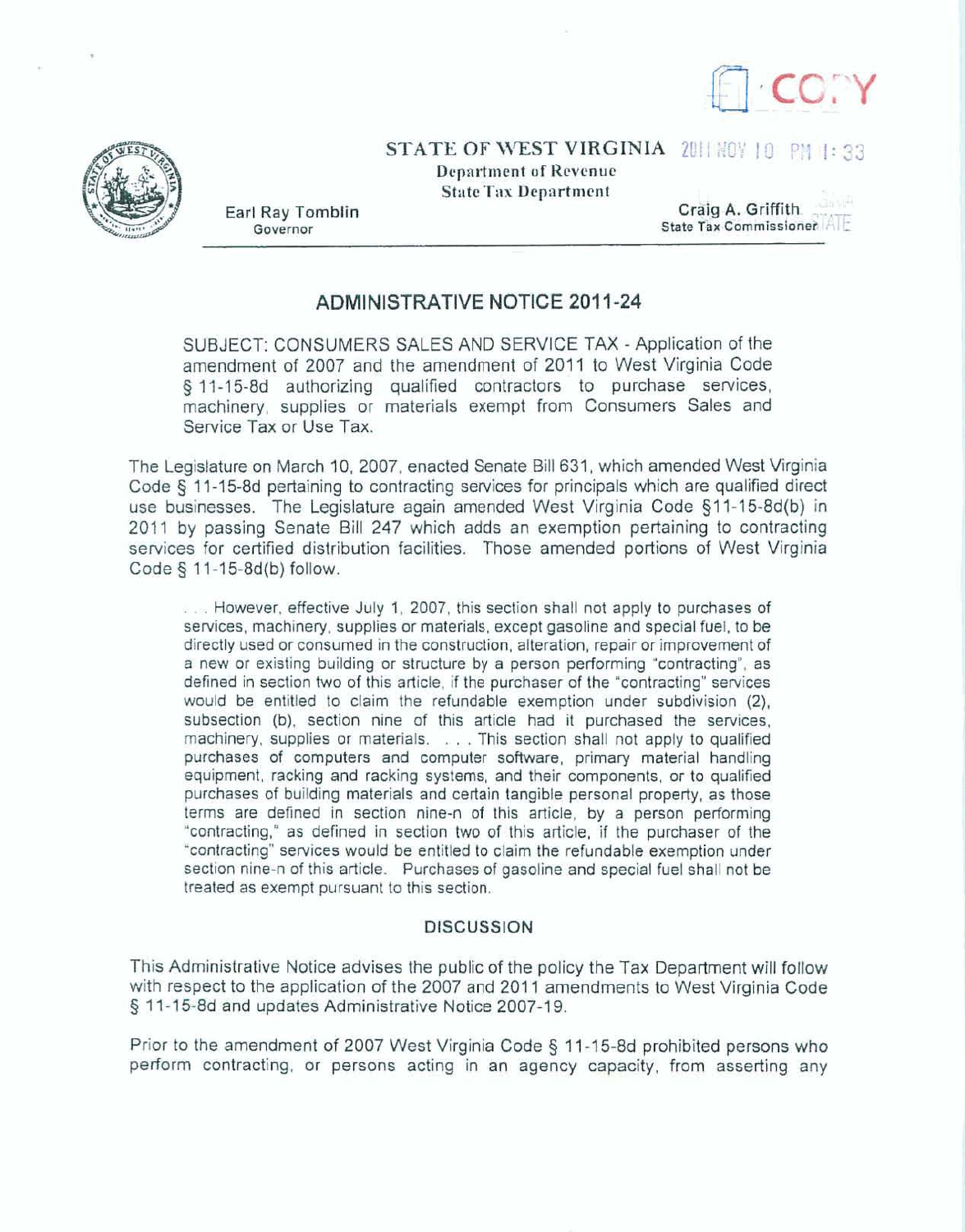exemption to which the purchaser of the contracting services, or the Principal, was entitled. However, effective July 1. 2007, persons performing construction contracting services for a person entitled to claim the exemption under West Virginia Code §11-15-9(b)(2) may purchase exempt from Consumers Sales and Service Tax and Use Tax (hereinafter "Sales Tax") services, machinery, supplies and materials to be used or consumed in certain construction contracting activities. West Virginia Code **9** 1 1-1 5-9(b)(2) provides the following exemption:

## (b) Refundable exemptions

 $\bullet$ 

Any person having a right or claim to any exemption set forth in this subsection shall first pay to the vendor the tax imposed by this article and then apply to the tax commissioner for a refund or credit, or as provided in section nine-d of this article, give to the vendor his or her West Virginia direct pay permit number. The following sales of tangible personal property and services are exempt from tax as provided in this subsection:

. . . **(2)** Sales of services, machinery, supplies and materials directly used or consumed in the activities of manufacturing, transportation, transmission, communication, production of natural resources, gas storage, generation or production or selling electric power, provision of a public utility service or the operation of a utility service or the operation of a utility business, in the businesses or organizations named in this subdivision and does not apply to purchases of gasoline or special fuel;

A construction contractor performing construction contracting for the following qualified businesses may assert the exemption for qualified purchases of services, machinery, supplies and materials for use or consumption in the performance of the construction contracting service:

- (1) Business of manufacturing,
- (2) Business of transportation,
- (3) Business of transmission of liquid, natural gas or electricity by pipes or wires,
- **(4)** Business of communication,
- (5) Business of production of natural resources,
- (6) Business of gas storage.
- (7) Business of generation or production or selling electric power,
- (8) Business of provision of a public utility service, or
- (9) Business of operation of a utility service or the operation of a utility business.

With relation to purchases of tangible personal property, the exemption applies to purchases of tangible personal property that remains on the construction site after the construction activity is completed. It does not apply to purchases of tools, bulldozers, cranes, etc. that become the property of the construction contractor and removed from the site after construction is completed. However, rentals of cranes, bull dozers, and other equipment specifically for use on the specifically identified job by the contractor, or the hiring of a subcontractor to provide bulldozer services, crane services, etc., with an operator of the machine qualify for the exemption. Purchases by a subcontractor who is working for a prime contractor, where the prime contractor is entitled to the Senate Bill